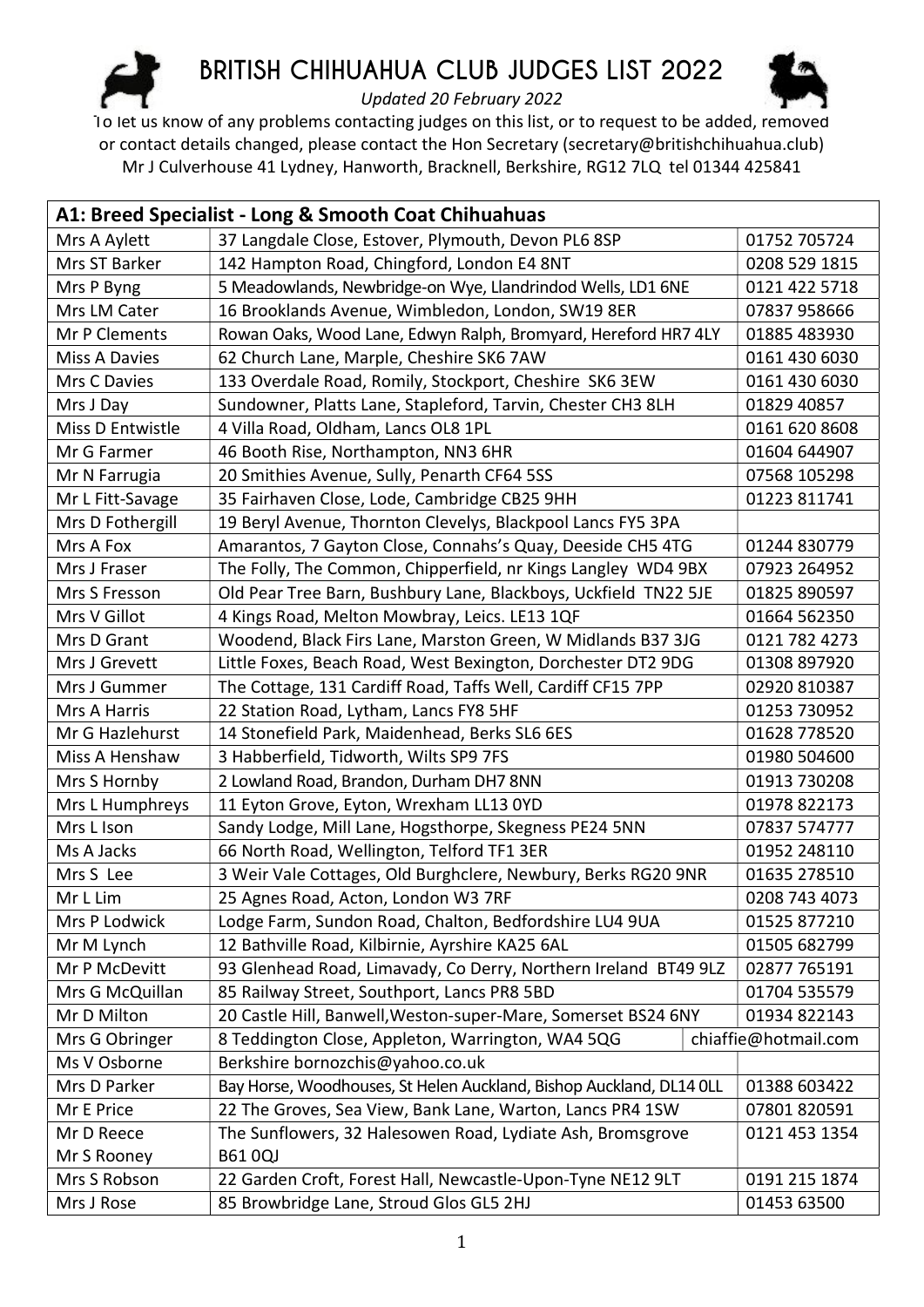| Miss D Slark<br>Mill Cottage, Wolfsdale, Camrose, Haverfordwest, Dyfed SA62 6JH<br>Mr D Smith JP<br>738 Cut Hill Road, Cobbitty, NSW 2570 Australia<br>01902 831679<br>104 Kelvin Road, New Cubbington, Leamington Spa CV32 7TQ<br>01926 739 520<br>Mrs S Stangoe<br>Mr WF Stevenson<br>549 Kurmond Road, North Richmond NSW 2754 Australia<br>14 Burnhams Walk, Gosport, Hants PO12 1HS<br>02393 077880<br>Mr T Strange<br>01235 767204<br>Mrs B Sutton<br>1 Hiskins, Park Farm, Wantage, Oxon OX12 9HU<br>Whispering Winds, Garristown, Co. Dublin, Ireland<br>00353 833 4134<br>Mrs M Thorpe<br>18 Evesham Road, Bounds Green, London N11 2RN<br>Mr AJ Timberlake<br>0208 368 5007<br>Kymrose Cottages, Eaves Lane, Woodplumpton, Preston PR4 0BH<br>01772 690605<br>Mrs M Towne<br>36 Stagg Crescent, Norton Canes, Cannock, Staffs WS11 9RQ<br>01543 279652<br>Mrs P Tranter<br>Mrs P Valentine<br>162 Parish Gardens, Leyland, Lancashire PR25 3UT<br>07939 144442<br>52 Squires Wood, Fulwood, Preston, Lancs PR2 9QA<br>Miss F Valentine<br>01772 655541<br>Toll Bar Cottage, Eamont Bridge, Penrith, Cumbria CA10 2BB<br>01768 840603<br>Mrs E Waddington<br>Mrs J Wallhead<br>147 Caernarvon Road, Hatherley, Cheltenham Glos GL51 5LJ<br>01242 580204<br>Ms V Williams-<br>Maisemore Park, Nr Gloucester GL2 8HX<br>01452 301332<br>Wegmann<br>53 Blyth Road, London W14 0HA<br>Mr P Young<br>Il-Warda, Triq Il-Prinjolata, Ta' Xbiex, XBX 1131 Malta<br>Mr S Young<br>+356 21311425<br>A1: Breed Specialist – Longcoat Chihuahuas<br>Mrs P O Carpenter<br>95 Roman Way, Haverhill, Suffolk CB9 ONS<br>01440 712807<br>29 Byland Close, Friarscroft, Bromsgrove, Worcs B61 7PL<br>Mrs T Dyke<br>01527 575713<br>Montray Lodge, Kilmany, Cupar, Fife KY15 4PT<br>01382 330374<br>Mr J Evans<br>21 Paget Road, Tettenhall, Wolverhampton WV6 0DS<br>Mr R Kelsey<br>01902 831679<br>Mrs P Milton<br>4 West Garston, Barnwell, Nr Somerset BS29 6EY<br>01934 820248<br>Mrs L Morley<br>Moor Meadow, 20 Kennel Loke, Gorleston, Gt Yarmouth NR31 6JU<br>01493 601959<br>176 Briars Lane, Lathom Nr Ormskirk, Lancs L40 5XE<br>Miss D Robinson<br>Southview House, 112 Cemetery Rd, Danesmoor, Chesterfield S45 9DA<br>01246 866334<br>Mr G Wattam<br>A1: Breed Specialist - Smoothcoat Chihuahuas<br>1 Lloyds Terrace, Cymmer, Port Talbot, West Glamorgan SA13 3HT<br>Mrs R Parry<br>01639 851724<br>A1: Non Breed Specialist- Long & Smooth Coat Chihuahuas<br>Meadow View, Castlett St, Guiting Power, Gloucs GL54 5US<br>Mr A Allcock MBE<br>01451 850486<br>Ms J Baldwin<br>20 Autumn Close, Walsall, WS4 1DU<br>01922 276815<br>Mrs M Boulcott<br>19 Fereneze Avenue, Renfrew, Renfrewshire PA4 0QU<br>0141 561 4419<br>10 Barons Way, Polegate, E Sussex BN26 5JJ<br>01323 483435<br>Mrs M Bunce<br>Miss S E Clark<br>Canisbourne Farm, Cookbury, Holsworthy, N Devon EX22 7YG<br>01409 281769<br>Woodland View, Denaby Lane, Nr Doncaster DN12 4LD<br>01709 585766<br>Mr B Claydon<br>Miss V Cox<br>Springacre, 2 Gainsborough Close, Kinoulton, Notts NG12 3EU<br>01949 81473<br>Intax Cottage, Darvel, Ayrshire KA17 ONQ<br>Mr R Dunlop<br>01569 322119<br>Mr S Goodwin<br>1 Dunmow House, Newburn Street, Kennington London SE11 5PS<br>0207 735 4467<br>Rose Cottage, 1 Meadows Ave, Thornton-Cleveleys, Lancs FY5 2TN<br>01253 868830<br>Mrs I Horner | Mrs A Shaw  | 30 Westward Road, Malvern, Worcs WR14 1JU                       | 01886 832274 |
|--------------------------------------------------------------------------------------------------------------------------------------------------------------------------------------------------------------------------------------------------------------------------------------------------------------------------------------------------------------------------------------------------------------------------------------------------------------------------------------------------------------------------------------------------------------------------------------------------------------------------------------------------------------------------------------------------------------------------------------------------------------------------------------------------------------------------------------------------------------------------------------------------------------------------------------------------------------------------------------------------------------------------------------------------------------------------------------------------------------------------------------------------------------------------------------------------------------------------------------------------------------------------------------------------------------------------------------------------------------------------------------------------------------------------------------------------------------------------------------------------------------------------------------------------------------------------------------------------------------------------------------------------------------------------------------------------------------------------------------------------------------------------------------------------------------------------------------------------------------------------------------------------------------------------------------------------------------------------------------------------------------------------------------------------------------------------------------------------------------------------------------------------------------------------------------------------------------------------------------------------------------------------------------------------------------------------------------------------------------------------------------------------------------------------------------------------------------------------------------------------------------------------------------------------------------------------------------------------------------------------------------------------------------------------------------------------------------------------------------------------------------------------------------------------------------------------------------------------------------------------------------------------------------------------------------------------------------------------------------------------------------------------------------------------------------------------------------------------------------------------------------------------------------------------------------------------------------------------------------------------------------------------------------------------------------------------------------------------------------------------|-------------|-----------------------------------------------------------------|--------------|
|                                                                                                                                                                                                                                                                                                                                                                                                                                                                                                                                                                                                                                                                                                                                                                                                                                                                                                                                                                                                                                                                                                                                                                                                                                                                                                                                                                                                                                                                                                                                                                                                                                                                                                                                                                                                                                                                                                                                                                                                                                                                                                                                                                                                                                                                                                                                                                                                                                                                                                                                                                                                                                                                                                                                                                                                                                                                                                                                                                                                                                                                                                                                                                                                                                                                                                                                                                          |             |                                                                 |              |
|                                                                                                                                                                                                                                                                                                                                                                                                                                                                                                                                                                                                                                                                                                                                                                                                                                                                                                                                                                                                                                                                                                                                                                                                                                                                                                                                                                                                                                                                                                                                                                                                                                                                                                                                                                                                                                                                                                                                                                                                                                                                                                                                                                                                                                                                                                                                                                                                                                                                                                                                                                                                                                                                                                                                                                                                                                                                                                                                                                                                                                                                                                                                                                                                                                                                                                                                                                          |             |                                                                 |              |
|                                                                                                                                                                                                                                                                                                                                                                                                                                                                                                                                                                                                                                                                                                                                                                                                                                                                                                                                                                                                                                                                                                                                                                                                                                                                                                                                                                                                                                                                                                                                                                                                                                                                                                                                                                                                                                                                                                                                                                                                                                                                                                                                                                                                                                                                                                                                                                                                                                                                                                                                                                                                                                                                                                                                                                                                                                                                                                                                                                                                                                                                                                                                                                                                                                                                                                                                                                          |             |                                                                 |              |
|                                                                                                                                                                                                                                                                                                                                                                                                                                                                                                                                                                                                                                                                                                                                                                                                                                                                                                                                                                                                                                                                                                                                                                                                                                                                                                                                                                                                                                                                                                                                                                                                                                                                                                                                                                                                                                                                                                                                                                                                                                                                                                                                                                                                                                                                                                                                                                                                                                                                                                                                                                                                                                                                                                                                                                                                                                                                                                                                                                                                                                                                                                                                                                                                                                                                                                                                                                          |             |                                                                 |              |
|                                                                                                                                                                                                                                                                                                                                                                                                                                                                                                                                                                                                                                                                                                                                                                                                                                                                                                                                                                                                                                                                                                                                                                                                                                                                                                                                                                                                                                                                                                                                                                                                                                                                                                                                                                                                                                                                                                                                                                                                                                                                                                                                                                                                                                                                                                                                                                                                                                                                                                                                                                                                                                                                                                                                                                                                                                                                                                                                                                                                                                                                                                                                                                                                                                                                                                                                                                          |             |                                                                 |              |
|                                                                                                                                                                                                                                                                                                                                                                                                                                                                                                                                                                                                                                                                                                                                                                                                                                                                                                                                                                                                                                                                                                                                                                                                                                                                                                                                                                                                                                                                                                                                                                                                                                                                                                                                                                                                                                                                                                                                                                                                                                                                                                                                                                                                                                                                                                                                                                                                                                                                                                                                                                                                                                                                                                                                                                                                                                                                                                                                                                                                                                                                                                                                                                                                                                                                                                                                                                          |             |                                                                 |              |
|                                                                                                                                                                                                                                                                                                                                                                                                                                                                                                                                                                                                                                                                                                                                                                                                                                                                                                                                                                                                                                                                                                                                                                                                                                                                                                                                                                                                                                                                                                                                                                                                                                                                                                                                                                                                                                                                                                                                                                                                                                                                                                                                                                                                                                                                                                                                                                                                                                                                                                                                                                                                                                                                                                                                                                                                                                                                                                                                                                                                                                                                                                                                                                                                                                                                                                                                                                          |             |                                                                 |              |
|                                                                                                                                                                                                                                                                                                                                                                                                                                                                                                                                                                                                                                                                                                                                                                                                                                                                                                                                                                                                                                                                                                                                                                                                                                                                                                                                                                                                                                                                                                                                                                                                                                                                                                                                                                                                                                                                                                                                                                                                                                                                                                                                                                                                                                                                                                                                                                                                                                                                                                                                                                                                                                                                                                                                                                                                                                                                                                                                                                                                                                                                                                                                                                                                                                                                                                                                                                          |             |                                                                 |              |
|                                                                                                                                                                                                                                                                                                                                                                                                                                                                                                                                                                                                                                                                                                                                                                                                                                                                                                                                                                                                                                                                                                                                                                                                                                                                                                                                                                                                                                                                                                                                                                                                                                                                                                                                                                                                                                                                                                                                                                                                                                                                                                                                                                                                                                                                                                                                                                                                                                                                                                                                                                                                                                                                                                                                                                                                                                                                                                                                                                                                                                                                                                                                                                                                                                                                                                                                                                          |             |                                                                 |              |
|                                                                                                                                                                                                                                                                                                                                                                                                                                                                                                                                                                                                                                                                                                                                                                                                                                                                                                                                                                                                                                                                                                                                                                                                                                                                                                                                                                                                                                                                                                                                                                                                                                                                                                                                                                                                                                                                                                                                                                                                                                                                                                                                                                                                                                                                                                                                                                                                                                                                                                                                                                                                                                                                                                                                                                                                                                                                                                                                                                                                                                                                                                                                                                                                                                                                                                                                                                          |             |                                                                 |              |
|                                                                                                                                                                                                                                                                                                                                                                                                                                                                                                                                                                                                                                                                                                                                                                                                                                                                                                                                                                                                                                                                                                                                                                                                                                                                                                                                                                                                                                                                                                                                                                                                                                                                                                                                                                                                                                                                                                                                                                                                                                                                                                                                                                                                                                                                                                                                                                                                                                                                                                                                                                                                                                                                                                                                                                                                                                                                                                                                                                                                                                                                                                                                                                                                                                                                                                                                                                          |             |                                                                 |              |
|                                                                                                                                                                                                                                                                                                                                                                                                                                                                                                                                                                                                                                                                                                                                                                                                                                                                                                                                                                                                                                                                                                                                                                                                                                                                                                                                                                                                                                                                                                                                                                                                                                                                                                                                                                                                                                                                                                                                                                                                                                                                                                                                                                                                                                                                                                                                                                                                                                                                                                                                                                                                                                                                                                                                                                                                                                                                                                                                                                                                                                                                                                                                                                                                                                                                                                                                                                          |             |                                                                 |              |
|                                                                                                                                                                                                                                                                                                                                                                                                                                                                                                                                                                                                                                                                                                                                                                                                                                                                                                                                                                                                                                                                                                                                                                                                                                                                                                                                                                                                                                                                                                                                                                                                                                                                                                                                                                                                                                                                                                                                                                                                                                                                                                                                                                                                                                                                                                                                                                                                                                                                                                                                                                                                                                                                                                                                                                                                                                                                                                                                                                                                                                                                                                                                                                                                                                                                                                                                                                          |             |                                                                 |              |
|                                                                                                                                                                                                                                                                                                                                                                                                                                                                                                                                                                                                                                                                                                                                                                                                                                                                                                                                                                                                                                                                                                                                                                                                                                                                                                                                                                                                                                                                                                                                                                                                                                                                                                                                                                                                                                                                                                                                                                                                                                                                                                                                                                                                                                                                                                                                                                                                                                                                                                                                                                                                                                                                                                                                                                                                                                                                                                                                                                                                                                                                                                                                                                                                                                                                                                                                                                          |             |                                                                 |              |
|                                                                                                                                                                                                                                                                                                                                                                                                                                                                                                                                                                                                                                                                                                                                                                                                                                                                                                                                                                                                                                                                                                                                                                                                                                                                                                                                                                                                                                                                                                                                                                                                                                                                                                                                                                                                                                                                                                                                                                                                                                                                                                                                                                                                                                                                                                                                                                                                                                                                                                                                                                                                                                                                                                                                                                                                                                                                                                                                                                                                                                                                                                                                                                                                                                                                                                                                                                          |             |                                                                 |              |
|                                                                                                                                                                                                                                                                                                                                                                                                                                                                                                                                                                                                                                                                                                                                                                                                                                                                                                                                                                                                                                                                                                                                                                                                                                                                                                                                                                                                                                                                                                                                                                                                                                                                                                                                                                                                                                                                                                                                                                                                                                                                                                                                                                                                                                                                                                                                                                                                                                                                                                                                                                                                                                                                                                                                                                                                                                                                                                                                                                                                                                                                                                                                                                                                                                                                                                                                                                          |             |                                                                 |              |
|                                                                                                                                                                                                                                                                                                                                                                                                                                                                                                                                                                                                                                                                                                                                                                                                                                                                                                                                                                                                                                                                                                                                                                                                                                                                                                                                                                                                                                                                                                                                                                                                                                                                                                                                                                                                                                                                                                                                                                                                                                                                                                                                                                                                                                                                                                                                                                                                                                                                                                                                                                                                                                                                                                                                                                                                                                                                                                                                                                                                                                                                                                                                                                                                                                                                                                                                                                          |             |                                                                 |              |
|                                                                                                                                                                                                                                                                                                                                                                                                                                                                                                                                                                                                                                                                                                                                                                                                                                                                                                                                                                                                                                                                                                                                                                                                                                                                                                                                                                                                                                                                                                                                                                                                                                                                                                                                                                                                                                                                                                                                                                                                                                                                                                                                                                                                                                                                                                                                                                                                                                                                                                                                                                                                                                                                                                                                                                                                                                                                                                                                                                                                                                                                                                                                                                                                                                                                                                                                                                          |             |                                                                 |              |
|                                                                                                                                                                                                                                                                                                                                                                                                                                                                                                                                                                                                                                                                                                                                                                                                                                                                                                                                                                                                                                                                                                                                                                                                                                                                                                                                                                                                                                                                                                                                                                                                                                                                                                                                                                                                                                                                                                                                                                                                                                                                                                                                                                                                                                                                                                                                                                                                                                                                                                                                                                                                                                                                                                                                                                                                                                                                                                                                                                                                                                                                                                                                                                                                                                                                                                                                                                          |             |                                                                 |              |
|                                                                                                                                                                                                                                                                                                                                                                                                                                                                                                                                                                                                                                                                                                                                                                                                                                                                                                                                                                                                                                                                                                                                                                                                                                                                                                                                                                                                                                                                                                                                                                                                                                                                                                                                                                                                                                                                                                                                                                                                                                                                                                                                                                                                                                                                                                                                                                                                                                                                                                                                                                                                                                                                                                                                                                                                                                                                                                                                                                                                                                                                                                                                                                                                                                                                                                                                                                          |             |                                                                 |              |
|                                                                                                                                                                                                                                                                                                                                                                                                                                                                                                                                                                                                                                                                                                                                                                                                                                                                                                                                                                                                                                                                                                                                                                                                                                                                                                                                                                                                                                                                                                                                                                                                                                                                                                                                                                                                                                                                                                                                                                                                                                                                                                                                                                                                                                                                                                                                                                                                                                                                                                                                                                                                                                                                                                                                                                                                                                                                                                                                                                                                                                                                                                                                                                                                                                                                                                                                                                          |             |                                                                 |              |
|                                                                                                                                                                                                                                                                                                                                                                                                                                                                                                                                                                                                                                                                                                                                                                                                                                                                                                                                                                                                                                                                                                                                                                                                                                                                                                                                                                                                                                                                                                                                                                                                                                                                                                                                                                                                                                                                                                                                                                                                                                                                                                                                                                                                                                                                                                                                                                                                                                                                                                                                                                                                                                                                                                                                                                                                                                                                                                                                                                                                                                                                                                                                                                                                                                                                                                                                                                          |             |                                                                 |              |
|                                                                                                                                                                                                                                                                                                                                                                                                                                                                                                                                                                                                                                                                                                                                                                                                                                                                                                                                                                                                                                                                                                                                                                                                                                                                                                                                                                                                                                                                                                                                                                                                                                                                                                                                                                                                                                                                                                                                                                                                                                                                                                                                                                                                                                                                                                                                                                                                                                                                                                                                                                                                                                                                                                                                                                                                                                                                                                                                                                                                                                                                                                                                                                                                                                                                                                                                                                          |             |                                                                 |              |
|                                                                                                                                                                                                                                                                                                                                                                                                                                                                                                                                                                                                                                                                                                                                                                                                                                                                                                                                                                                                                                                                                                                                                                                                                                                                                                                                                                                                                                                                                                                                                                                                                                                                                                                                                                                                                                                                                                                                                                                                                                                                                                                                                                                                                                                                                                                                                                                                                                                                                                                                                                                                                                                                                                                                                                                                                                                                                                                                                                                                                                                                                                                                                                                                                                                                                                                                                                          |             |                                                                 |              |
|                                                                                                                                                                                                                                                                                                                                                                                                                                                                                                                                                                                                                                                                                                                                                                                                                                                                                                                                                                                                                                                                                                                                                                                                                                                                                                                                                                                                                                                                                                                                                                                                                                                                                                                                                                                                                                                                                                                                                                                                                                                                                                                                                                                                                                                                                                                                                                                                                                                                                                                                                                                                                                                                                                                                                                                                                                                                                                                                                                                                                                                                                                                                                                                                                                                                                                                                                                          |             |                                                                 |              |
|                                                                                                                                                                                                                                                                                                                                                                                                                                                                                                                                                                                                                                                                                                                                                                                                                                                                                                                                                                                                                                                                                                                                                                                                                                                                                                                                                                                                                                                                                                                                                                                                                                                                                                                                                                                                                                                                                                                                                                                                                                                                                                                                                                                                                                                                                                                                                                                                                                                                                                                                                                                                                                                                                                                                                                                                                                                                                                                                                                                                                                                                                                                                                                                                                                                                                                                                                                          |             |                                                                 |              |
|                                                                                                                                                                                                                                                                                                                                                                                                                                                                                                                                                                                                                                                                                                                                                                                                                                                                                                                                                                                                                                                                                                                                                                                                                                                                                                                                                                                                                                                                                                                                                                                                                                                                                                                                                                                                                                                                                                                                                                                                                                                                                                                                                                                                                                                                                                                                                                                                                                                                                                                                                                                                                                                                                                                                                                                                                                                                                                                                                                                                                                                                                                                                                                                                                                                                                                                                                                          |             |                                                                 |              |
|                                                                                                                                                                                                                                                                                                                                                                                                                                                                                                                                                                                                                                                                                                                                                                                                                                                                                                                                                                                                                                                                                                                                                                                                                                                                                                                                                                                                                                                                                                                                                                                                                                                                                                                                                                                                                                                                                                                                                                                                                                                                                                                                                                                                                                                                                                                                                                                                                                                                                                                                                                                                                                                                                                                                                                                                                                                                                                                                                                                                                                                                                                                                                                                                                                                                                                                                                                          |             |                                                                 |              |
|                                                                                                                                                                                                                                                                                                                                                                                                                                                                                                                                                                                                                                                                                                                                                                                                                                                                                                                                                                                                                                                                                                                                                                                                                                                                                                                                                                                                                                                                                                                                                                                                                                                                                                                                                                                                                                                                                                                                                                                                                                                                                                                                                                                                                                                                                                                                                                                                                                                                                                                                                                                                                                                                                                                                                                                                                                                                                                                                                                                                                                                                                                                                                                                                                                                                                                                                                                          |             |                                                                 |              |
|                                                                                                                                                                                                                                                                                                                                                                                                                                                                                                                                                                                                                                                                                                                                                                                                                                                                                                                                                                                                                                                                                                                                                                                                                                                                                                                                                                                                                                                                                                                                                                                                                                                                                                                                                                                                                                                                                                                                                                                                                                                                                                                                                                                                                                                                                                                                                                                                                                                                                                                                                                                                                                                                                                                                                                                                                                                                                                                                                                                                                                                                                                                                                                                                                                                                                                                                                                          |             |                                                                 |              |
|                                                                                                                                                                                                                                                                                                                                                                                                                                                                                                                                                                                                                                                                                                                                                                                                                                                                                                                                                                                                                                                                                                                                                                                                                                                                                                                                                                                                                                                                                                                                                                                                                                                                                                                                                                                                                                                                                                                                                                                                                                                                                                                                                                                                                                                                                                                                                                                                                                                                                                                                                                                                                                                                                                                                                                                                                                                                                                                                                                                                                                                                                                                                                                                                                                                                                                                                                                          |             |                                                                 |              |
|                                                                                                                                                                                                                                                                                                                                                                                                                                                                                                                                                                                                                                                                                                                                                                                                                                                                                                                                                                                                                                                                                                                                                                                                                                                                                                                                                                                                                                                                                                                                                                                                                                                                                                                                                                                                                                                                                                                                                                                                                                                                                                                                                                                                                                                                                                                                                                                                                                                                                                                                                                                                                                                                                                                                                                                                                                                                                                                                                                                                                                                                                                                                                                                                                                                                                                                                                                          |             |                                                                 |              |
|                                                                                                                                                                                                                                                                                                                                                                                                                                                                                                                                                                                                                                                                                                                                                                                                                                                                                                                                                                                                                                                                                                                                                                                                                                                                                                                                                                                                                                                                                                                                                                                                                                                                                                                                                                                                                                                                                                                                                                                                                                                                                                                                                                                                                                                                                                                                                                                                                                                                                                                                                                                                                                                                                                                                                                                                                                                                                                                                                                                                                                                                                                                                                                                                                                                                                                                                                                          |             |                                                                 |              |
|                                                                                                                                                                                                                                                                                                                                                                                                                                                                                                                                                                                                                                                                                                                                                                                                                                                                                                                                                                                                                                                                                                                                                                                                                                                                                                                                                                                                                                                                                                                                                                                                                                                                                                                                                                                                                                                                                                                                                                                                                                                                                                                                                                                                                                                                                                                                                                                                                                                                                                                                                                                                                                                                                                                                                                                                                                                                                                                                                                                                                                                                                                                                                                                                                                                                                                                                                                          |             |                                                                 |              |
|                                                                                                                                                                                                                                                                                                                                                                                                                                                                                                                                                                                                                                                                                                                                                                                                                                                                                                                                                                                                                                                                                                                                                                                                                                                                                                                                                                                                                                                                                                                                                                                                                                                                                                                                                                                                                                                                                                                                                                                                                                                                                                                                                                                                                                                                                                                                                                                                                                                                                                                                                                                                                                                                                                                                                                                                                                                                                                                                                                                                                                                                                                                                                                                                                                                                                                                                                                          |             |                                                                 |              |
|                                                                                                                                                                                                                                                                                                                                                                                                                                                                                                                                                                                                                                                                                                                                                                                                                                                                                                                                                                                                                                                                                                                                                                                                                                                                                                                                                                                                                                                                                                                                                                                                                                                                                                                                                                                                                                                                                                                                                                                                                                                                                                                                                                                                                                                                                                                                                                                                                                                                                                                                                                                                                                                                                                                                                                                                                                                                                                                                                                                                                                                                                                                                                                                                                                                                                                                                                                          |             |                                                                 |              |
|                                                                                                                                                                                                                                                                                                                                                                                                                                                                                                                                                                                                                                                                                                                                                                                                                                                                                                                                                                                                                                                                                                                                                                                                                                                                                                                                                                                                                                                                                                                                                                                                                                                                                                                                                                                                                                                                                                                                                                                                                                                                                                                                                                                                                                                                                                                                                                                                                                                                                                                                                                                                                                                                                                                                                                                                                                                                                                                                                                                                                                                                                                                                                                                                                                                                                                                                                                          |             |                                                                 |              |
|                                                                                                                                                                                                                                                                                                                                                                                                                                                                                                                                                                                                                                                                                                                                                                                                                                                                                                                                                                                                                                                                                                                                                                                                                                                                                                                                                                                                                                                                                                                                                                                                                                                                                                                                                                                                                                                                                                                                                                                                                                                                                                                                                                                                                                                                                                                                                                                                                                                                                                                                                                                                                                                                                                                                                                                                                                                                                                                                                                                                                                                                                                                                                                                                                                                                                                                                                                          |             |                                                                 |              |
|                                                                                                                                                                                                                                                                                                                                                                                                                                                                                                                                                                                                                                                                                                                                                                                                                                                                                                                                                                                                                                                                                                                                                                                                                                                                                                                                                                                                                                                                                                                                                                                                                                                                                                                                                                                                                                                                                                                                                                                                                                                                                                                                                                                                                                                                                                                                                                                                                                                                                                                                                                                                                                                                                                                                                                                                                                                                                                                                                                                                                                                                                                                                                                                                                                                                                                                                                                          |             |                                                                 |              |
|                                                                                                                                                                                                                                                                                                                                                                                                                                                                                                                                                                                                                                                                                                                                                                                                                                                                                                                                                                                                                                                                                                                                                                                                                                                                                                                                                                                                                                                                                                                                                                                                                                                                                                                                                                                                                                                                                                                                                                                                                                                                                                                                                                                                                                                                                                                                                                                                                                                                                                                                                                                                                                                                                                                                                                                                                                                                                                                                                                                                                                                                                                                                                                                                                                                                                                                                                                          |             |                                                                 |              |
|                                                                                                                                                                                                                                                                                                                                                                                                                                                                                                                                                                                                                                                                                                                                                                                                                                                                                                                                                                                                                                                                                                                                                                                                                                                                                                                                                                                                                                                                                                                                                                                                                                                                                                                                                                                                                                                                                                                                                                                                                                                                                                                                                                                                                                                                                                                                                                                                                                                                                                                                                                                                                                                                                                                                                                                                                                                                                                                                                                                                                                                                                                                                                                                                                                                                                                                                                                          |             |                                                                 |              |
|                                                                                                                                                                                                                                                                                                                                                                                                                                                                                                                                                                                                                                                                                                                                                                                                                                                                                                                                                                                                                                                                                                                                                                                                                                                                                                                                                                                                                                                                                                                                                                                                                                                                                                                                                                                                                                                                                                                                                                                                                                                                                                                                                                                                                                                                                                                                                                                                                                                                                                                                                                                                                                                                                                                                                                                                                                                                                                                                                                                                                                                                                                                                                                                                                                                                                                                                                                          |             |                                                                 |              |
|                                                                                                                                                                                                                                                                                                                                                                                                                                                                                                                                                                                                                                                                                                                                                                                                                                                                                                                                                                                                                                                                                                                                                                                                                                                                                                                                                                                                                                                                                                                                                                                                                                                                                                                                                                                                                                                                                                                                                                                                                                                                                                                                                                                                                                                                                                                                                                                                                                                                                                                                                                                                                                                                                                                                                                                                                                                                                                                                                                                                                                                                                                                                                                                                                                                                                                                                                                          |             |                                                                 |              |
|                                                                                                                                                                                                                                                                                                                                                                                                                                                                                                                                                                                                                                                                                                                                                                                                                                                                                                                                                                                                                                                                                                                                                                                                                                                                                                                                                                                                                                                                                                                                                                                                                                                                                                                                                                                                                                                                                                                                                                                                                                                                                                                                                                                                                                                                                                                                                                                                                                                                                                                                                                                                                                                                                                                                                                                                                                                                                                                                                                                                                                                                                                                                                                                                                                                                                                                                                                          |             |                                                                 |              |
|                                                                                                                                                                                                                                                                                                                                                                                                                                                                                                                                                                                                                                                                                                                                                                                                                                                                                                                                                                                                                                                                                                                                                                                                                                                                                                                                                                                                                                                                                                                                                                                                                                                                                                                                                                                                                                                                                                                                                                                                                                                                                                                                                                                                                                                                                                                                                                                                                                                                                                                                                                                                                                                                                                                                                                                                                                                                                                                                                                                                                                                                                                                                                                                                                                                                                                                                                                          |             |                                                                 |              |
|                                                                                                                                                                                                                                                                                                                                                                                                                                                                                                                                                                                                                                                                                                                                                                                                                                                                                                                                                                                                                                                                                                                                                                                                                                                                                                                                                                                                                                                                                                                                                                                                                                                                                                                                                                                                                                                                                                                                                                                                                                                                                                                                                                                                                                                                                                                                                                                                                                                                                                                                                                                                                                                                                                                                                                                                                                                                                                                                                                                                                                                                                                                                                                                                                                                                                                                                                                          |             |                                                                 |              |
|                                                                                                                                                                                                                                                                                                                                                                                                                                                                                                                                                                                                                                                                                                                                                                                                                                                                                                                                                                                                                                                                                                                                                                                                                                                                                                                                                                                                                                                                                                                                                                                                                                                                                                                                                                                                                                                                                                                                                                                                                                                                                                                                                                                                                                                                                                                                                                                                                                                                                                                                                                                                                                                                                                                                                                                                                                                                                                                                                                                                                                                                                                                                                                                                                                                                                                                                                                          |             |                                                                 |              |
|                                                                                                                                                                                                                                                                                                                                                                                                                                                                                                                                                                                                                                                                                                                                                                                                                                                                                                                                                                                                                                                                                                                                                                                                                                                                                                                                                                                                                                                                                                                                                                                                                                                                                                                                                                                                                                                                                                                                                                                                                                                                                                                                                                                                                                                                                                                                                                                                                                                                                                                                                                                                                                                                                                                                                                                                                                                                                                                                                                                                                                                                                                                                                                                                                                                                                                                                                                          | Ms N Inglis | Clavering House, Garesfield, Rowland Gill, Tyne & Wear NE39 1LY |              |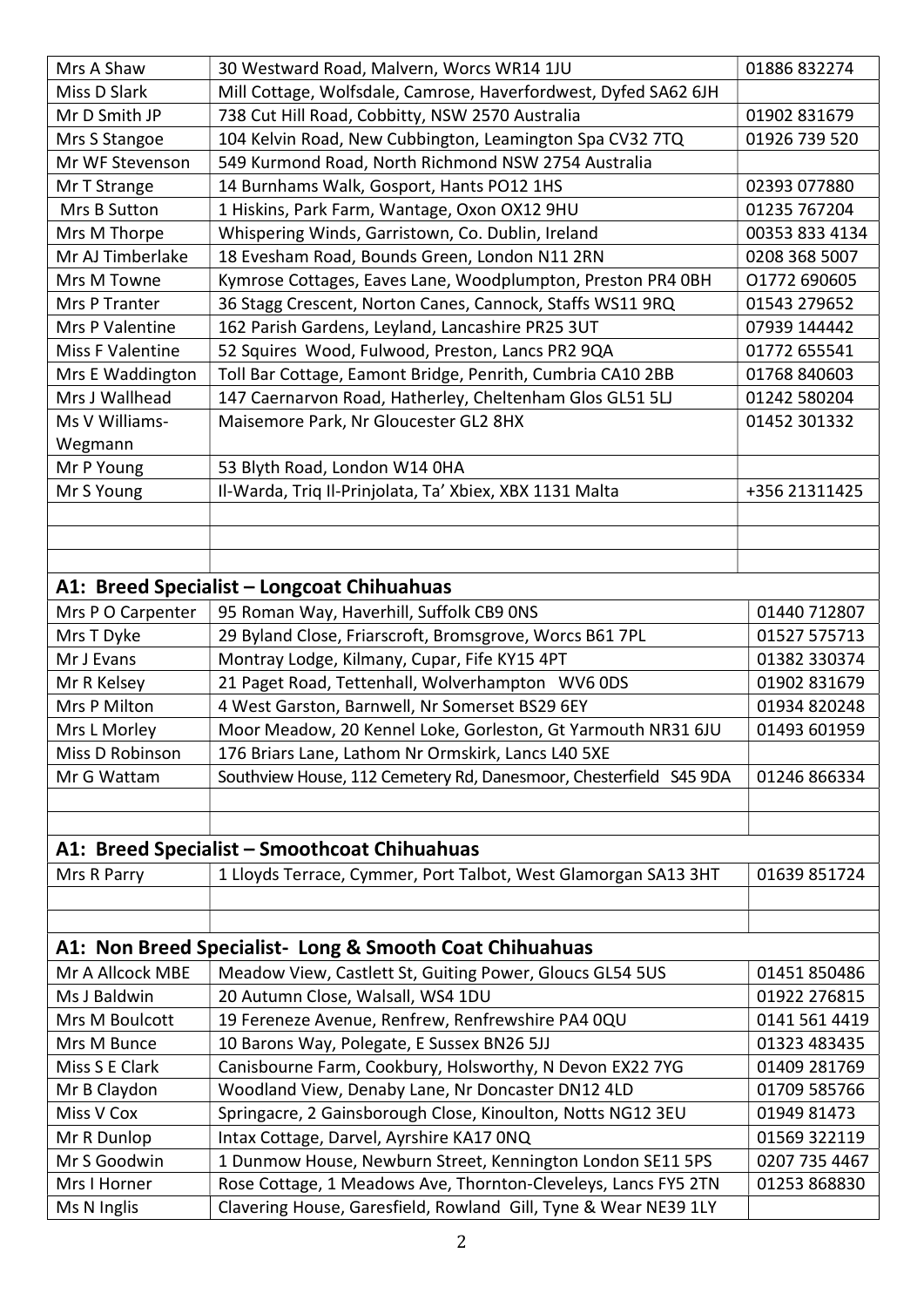| Mr J Kirk          | 114 Creevy Road, Boardmills, LisburnCo Antrim BT27 6UW                                             | 01846 638391                                    |
|--------------------|----------------------------------------------------------------------------------------------------|-------------------------------------------------|
| Mrs J Leslie       | 12 Ugie Place, Mastrick, Aberdeen AB16 6SN                                                         | 01224 693724                                    |
| Mrs J Lilley       | Pollards, Furzen Lane, Rudgwick, Horsham, W Sussex RH12 3AR                                        | 01403 822222                                    |
| Mrs R Morgan       | Rimor, 86 Sandy Lane, High Kinnerton, Nr Chester CH4 9BS                                           | 01244 660512                                    |
| Mrs A Oliver       | Top House Cottage 3 Oakham Road, Exton, Oakham LE15 8AX                                            | 01572 812233                                    |
| Mr S Payne         | Intax Cottage, Darvel, East Ayrshire Scotland KA17 ONQ                                             |                                                 |
| Ms J Peak          | Marsh Road Banks, Nr Southport, LancsPR9 8DZ                                                       | 01772 812219                                    |
| Mrs Z Rawson       | 40 Hilltop Lane, Chaldon, Caterham, CR3 5BG                                                        | 01737 643023                                    |
| Mrs J Reader       | St Margarets, Linford Road, Chadwell St Mary, Essex RM16 4LE                                       | 01375 851760                                    |
| Mrs C Roe          | The Gate House, Sand Lane, Torksey, Lincoln LN1 2ED                                                | 01427 717544                                    |
| Mrs S Sadler       | 158 Old London Road, Mark Tey, Colchester Essex CO6 1EJ                                            | 01206 213680                                    |
| Mr C Sparrow       | 49 Parrin Lane, Monton, Eccles, Manchester M30 5AY                                                 | 0161 950 1474                                   |
| Miss D Spavin      | Old Damson Lane, Solihull, West Midlands B92 9ED                                                   | 0121 782 2639                                   |
| Mrs S Terry        | The Bungalow, Holton-cum-Beckering, Market Rasen LN8 5NG                                           | 01673 858044                                    |
|                    |                                                                                                    |                                                 |
|                    |                                                                                                    |                                                 |
|                    |                                                                                                    |                                                 |
|                    | A1: Non Breed Specialist - Longcoat Chihuahuas                                                     |                                                 |
| Mr A Easdon        | Middlegill House, Moffat DG10 9SW                                                                  | 01683 300181                                    |
| Mr J Evans         | Montray Lodge, Kilmany, By Cupar, Fife KY15 4PT                                                    | 01382 330374                                    |
| Mr L Cox           | Vole Road, Mark, Highbridge, Somerset TA9 4PE                                                      | 01278 760210                                    |
| Mrs P Sidgwick     | Little Bracken, Corby Hill, Cumbria CA4 8QA                                                        | 01228 561209                                    |
|                    |                                                                                                    |                                                 |
|                    |                                                                                                    |                                                 |
|                    | A1: Non Breed Specialist - Smoothcoat Chihuahuas                                                   |                                                 |
| Miss W J Mee       | Toll Bar Cottage, Haselor, Alcester, Warwickshire B49 6NN                                          | 01789 764765                                    |
| Mr J Simpson       | The Coach House, Weeland Road, Hensall Goole DN14 ORL                                              | 01977 662533                                    |
| Mr G Thomas        | Railway Cottage, Merchants Hill, Pontmewynydd, Pontypool NP4 6NE                                   | 01495 750559                                    |
|                    |                                                                                                    |                                                 |
|                    |                                                                                                    |                                                 |
|                    | A2: Breed Specialist - Long & Smooth Coat Chihuahuas                                               |                                                 |
| Miss M Austin      | 38 Cumberland Street, Macclesfield, Cheshire, SK10 1BZ                                             | 01625 615511                                    |
| Ms M Elliott       | 7, Jackroyd Lane, Upper Hopton, Mirfield, West Yorkshire WF14 8HY                                  | 07931839825                                     |
| Mrs R Lovric       | rose.wilkes@ntlworld.com (Cheshire)                                                                | 07427 842277                                    |
| Mrs E Lynch        | 12 Bathville Road, Kilbirnie, Ayrshire KA25 6AL                                                    | 01505 682799                                    |
|                    |                                                                                                    |                                                 |
|                    |                                                                                                    |                                                 |
|                    | A3: Breed Specialist - Long & Smooth Coat Chihuahuas                                               |                                                 |
| Mrs C Fairbairn    | North Lodge, Whitfield, Hexham, Northumberland NE47 8LR                                            | 01434 345313                                    |
| Mr S McCarthy      | 1 Lamb Lane, Crickhowell, Powys NP8 1AY                                                            | 01873 810284                                    |
| Mrs L O'Neill      |                                                                                                    |                                                 |
| Mrs R Silverentand | 25 Finlay Avenue, Dalry, Ayrshire KA24 4EA<br>Bemelmansstraat 1, 6439 AW Doenrade, The Netherlands | 01294 650195 or 07365 433433<br>003146 888 6697 |
|                    |                                                                                                    |                                                 |
|                    |                                                                                                    |                                                 |
|                    | A3: Breed Specialist - Longcoat Chihuahuas                                                         |                                                 |
|                    |                                                                                                    | 01639 851724                                    |
| Mrs R Parry        | 1 Lloyds Terrace, Cymmer, Port Talbot, West Glamorgan SA13 3HT                                     |                                                 |
|                    |                                                                                                    |                                                 |
|                    |                                                                                                    |                                                 |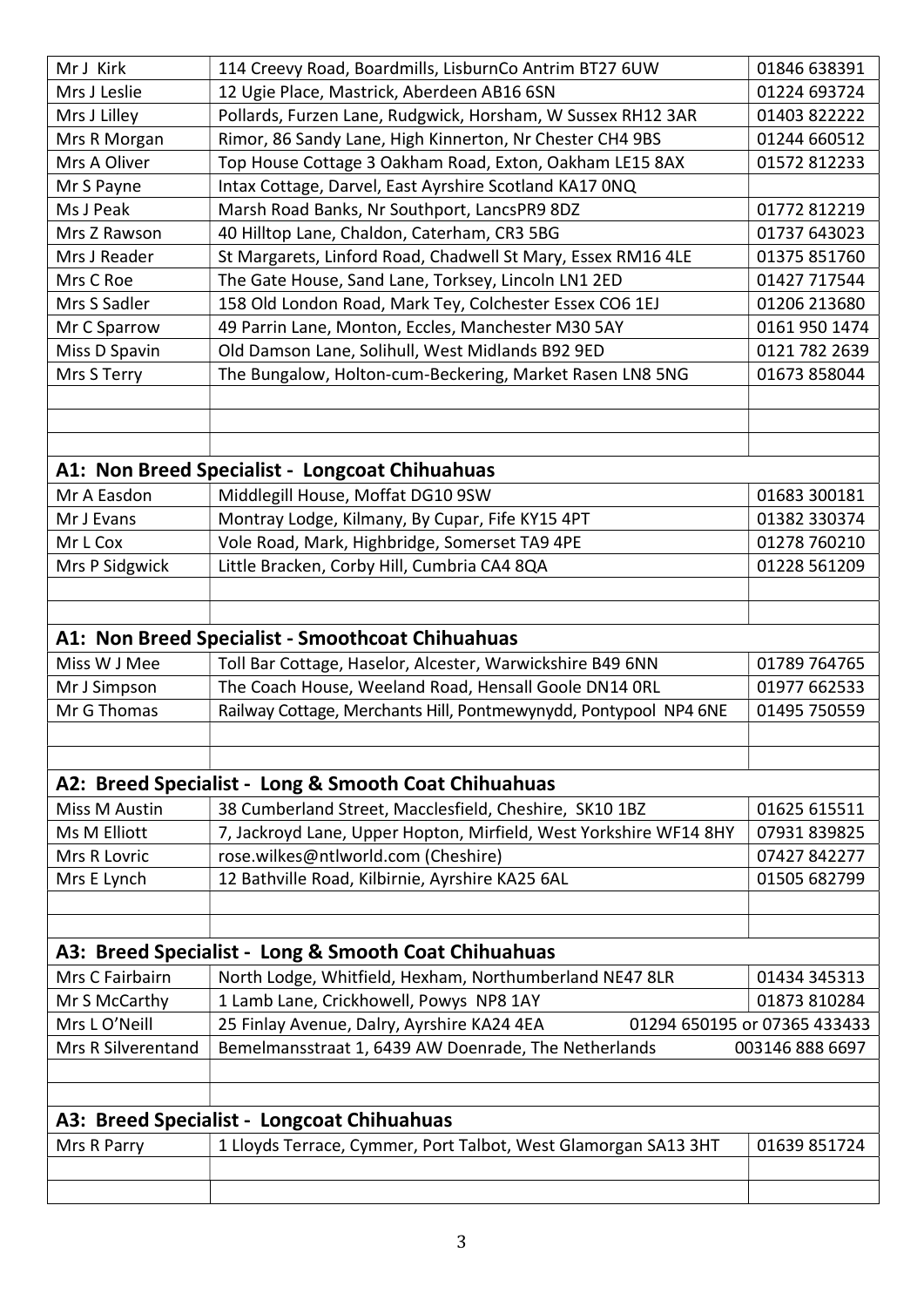| A3: Breed Specialist - Smoothcoat Chihuahuas       |                                                                   |               |
|----------------------------------------------------|-------------------------------------------------------------------|---------------|
| Mrs H Davenport-Willis                             | Falconer Villa, Cramlington, Northumberland NE23 3JD              | 01670 590772  |
| Mr R Kelsey                                        | 21 Paget Road, Tettenhall, Wolverhampton WV6 0DS                  | 01902 831679  |
| Mrs P Milton                                       | 4 West Garston, Barnwell, Nr Somerset BS29 6EY                    | 01934 820248  |
|                                                    |                                                                   |               |
|                                                    |                                                                   |               |
|                                                    | A3: Non Breed Specialist – Long & Smooth Coat Chihuahuas          |               |
| Mr E Bishop                                        | 3 Clinton Road, Canvey Island, Essex SS8 0NQ                      | 01268 684938  |
| Mr. P.Conway                                       | 61 Northfield Drive, Coalville, Leicestershire LE67 4RD           | 07708161004   |
| Mr N Gourley                                       | Toll Bar Cottage, Chesterfield Road, Rowsley, Matlock DE4 4AF     | 07768 610066  |
| Mr A Oakden                                        | 61 Northfield Drive, Coalville, Leicestershire LE67 4RD           | 07901 604436  |
| Ms J Paradise                                      | 82 Springbank Roads, Cheltenham, Gloucestershire GL51 OPB         | 07718 671640  |
| Mr J Purnell                                       | 4 Cole Ave, The Willows, Newton Le Willows WA12 OEF               | 07944 490091  |
| Mr S Seymour                                       | 1 Stulpfield Road, Grantchester, Cambridge CB3 9NL                |               |
|                                                    |                                                                   |               |
|                                                    |                                                                   |               |
|                                                    | A3: Non Breed Specialist - Longcoat Chihuahuas                    |               |
| Mr G Thomas                                        | Railway Cott, Merchants Hill, Pontmewynydd, Pontypool NP4 6NE     | 01495 750559  |
|                                                    |                                                                   |               |
|                                                    | A3: Non Breed Specialist - Smoothcoat                             |               |
| Mr D Owen                                          | 62 Oakley Road, London NW1 1NJ                                    | 07540 843492  |
| Mrs P Sidgwick                                     | Little Bracken, Corby Hill, Cumbria CA4 8QA                       | 01228 561209  |
|                                                    |                                                                   |               |
|                                                    |                                                                   |               |
|                                                    | B: Breed Specialist - Long & Smooth Coat Chihuahuas               |               |
| Mr N Alarion                                       | France. Email: alarionnicolas@hotmail.com                         |               |
| Mrs D Clarke                                       | Cobblestone Cottage, 18 Mayo Lane, Bexhill on Sea TN39 5EA        | 01424 223889  |
| Ms M Foley                                         | 48 Meadow View, Frampton Cotterell, Bristol BS36 2NG              | 01454 773062  |
| Ms L Henry                                         | Lancashire. Email: trinzy@gmail.com                               |               |
| Mrs LA Hill                                        | 26 Stickney Meadows, Stickney, Boston PE22 8AF                    | 07760 130511  |
| Ms C Holmes                                        | 4 Canons Gate, Cheshunt, Hertfordshire EN8 0XP                    | 07876 654733  |
| Mrs E Huntley                                      | 50 Woodland Vw, W Ranton, Houghton Le Spring, Tyne & Wear DH4 6RQ | 07500 870098  |
| Mrs D Hurst                                        | 64 Wheeler Street, Manchester M11 1DU                             | 0161 230 6931 |
| Mr D Kee                                           | Fern Cottage Sedge Fen, Lakenheath, Suffolk IP27 9LH              | 01353 675 413 |
| Mr M Lynch                                         | 12 Bathville Road, Kilbirnie, Ayrshire KA25 6AL                   | 01505 682799  |
| Mr T Moran                                         | c/o 17 Limetree Close, Whitby, Ellesmere Port, Cheshire CH66 2UZ  | 0151 339 7244 |
| Mr T Shaw                                          | 4 Duffield Road, Little Eaton, Derbyshire DE21 5DR                | 01332 832695  |
| Mr N Smith                                         | 22 Shakespeare Road, Sittingbourne, Kent ME10 3AB                 | 07786 494049  |
| Mrs D Ward                                         | 39 The Fairway, Mablethorpe, Lincolnshire LN12 1LL                | 01507 478552  |
|                                                    |                                                                   |               |
|                                                    |                                                                   |               |
|                                                    | <b>B: Breed Specialist - Longcoat Chihuahuas</b>                  |               |
| <b>NONE</b>                                        |                                                                   |               |
|                                                    |                                                                   |               |
| <b>B: Breed Specialist - Smoothcoat Chihuahuas</b> |                                                                   |               |
| Mrs T Dyke                                         | 29 Byland Close, Friarscroft, Bromsgrove, Worcs B61 7PL           | 01527 575371  |
|                                                    | Montray Lodge, Kllmany, Cupar, Fife KY15 4PT                      | 01382 330374  |
| Mr R Evans                                         |                                                                   |               |
|                                                    |                                                                   |               |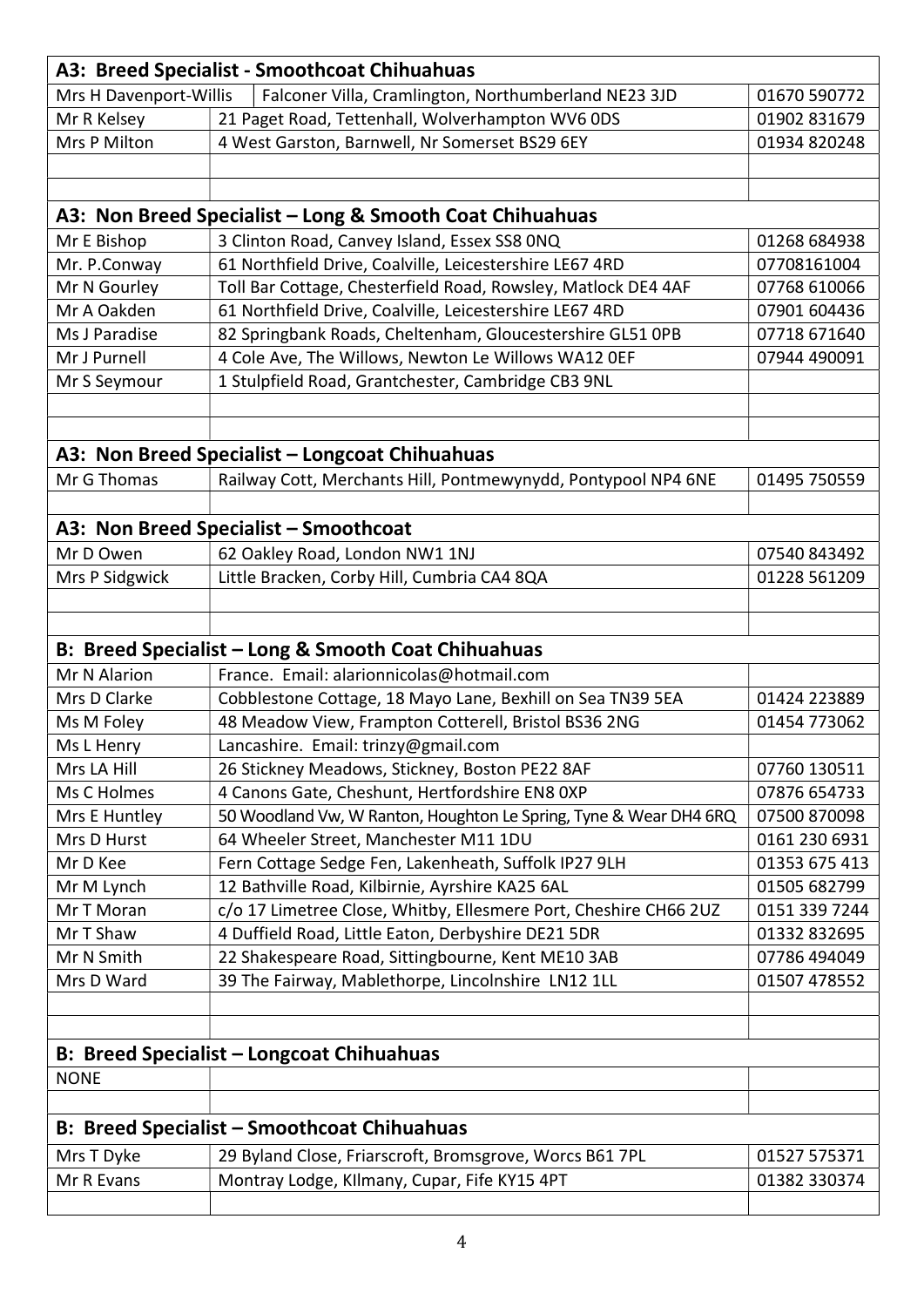| B: Non Breed Specialist - Long & Smooth Coat Chihuahuas  |                                                                                  |               |
|----------------------------------------------------------|----------------------------------------------------------------------------------|---------------|
| Mr L Grogan                                              | 15 Athlumney Crescent, Athlumney Abbey, Nava, Co Meath Ireland                   |               |
| Mr R S McLeod                                            | Dunline, Knollbury, Magor, Monmouthshire NP26 2BX                                | 01633 889121  |
| Ms A Price                                               | Marquant, Rassau Rd, Ebbw Vale, Gwent NP23 5BX                                   | 01495 441246  |
| Mr I Sidgwick                                            | Little Bracken, Corby Hill, Cumbria CA4 8QA                                      | 01228 561209  |
| Mrs D Simpson                                            | The Coach House, Weeland Road, Hensall, Goole DN14 ORL                           | 01977 662533  |
| Miss L Tarabad                                           | 6A Park Drive, Market Deeping, Peterborough PE6 8BG                              | 01778 348183  |
|                                                          |                                                                                  |               |
|                                                          |                                                                                  |               |
|                                                          | B: Non Breed Specialist - Longcoat Chihuahuas                                    |               |
| Mr K Baldwin                                             | The Meadows, Gerrards Lane, Halewood, Liverpool L26 4XF                          | 0151 498 4006 |
| Mrs L Gillhespy                                          | Hill View, Oak Crescent, Kimbleworth, Chester Le Street, DH2 3QA                 | 0191 371 1523 |
|                                                          |                                                                                  |               |
|                                                          |                                                                                  |               |
|                                                          | B: Non Breed Specialist - Smoothcoat Chihuahuas                                  |               |
| Mr A Easdon                                              | Middlegill House, Moffat, DG10 9SW                                               | 01683 300181  |
|                                                          |                                                                                  |               |
|                                                          |                                                                                  |               |
|                                                          | C: Breed Specialist - Long & Smooth Coat Chihuahuas                              |               |
| Mrs J Bannister                                          | 112 Mossy Lea Road, Wrightlington, Lancs WN6 9RD                                 | 01527 426889  |
| Mrs L Daly                                               | Cheshire - please contact by email Ldaly2020@btinternet.com                      |               |
| Mrs L Lovett                                             |                                                                                  |               |
|                                                          | Winsey Farm, Camps End, Castle Camp, Cambs CB1 6TP                               | 01799 584497  |
| Mrs A McAlister                                          | 6 Mundesley Road, Paston, North Walsham, Norfolk NR28 9AF                        | 01263 720 517 |
| Miss R Stirzaker                                         | 21 Morland Fell, Redcar, Cleveland, TS10 4AU                                     | 07517 775742  |
| Miss I Taylor                                            | 21 Sorby Road, Sheffield, S26 4SE                                                | 07506 064494  |
| Mrs J Wallace                                            | 57 Fame Court, Kirkcaldy, Fife KY2 6EH                                           | 01592 205013  |
| Mrs H Webber                                             | 1 Hazling Dane, Shepherdswell, Dover, Kent CT15 7LS                              | 01304 832725  |
| Mrs P Westlake                                           | 18 Ballantine Road, Radford, Coventry, West Midlands CV6 3AP                     | 01203 591124  |
| Mrs V Wilkins                                            | 3 Lunn Avenue, Kenilworth, Warwickshire CV1 8DS                                  | 01926 852412  |
|                                                          |                                                                                  |               |
|                                                          |                                                                                  |               |
|                                                          | C: Breed Specialist - Longcoat Chihuahuas                                        |               |
| <b>NONE</b>                                              |                                                                                  |               |
|                                                          |                                                                                  |               |
|                                                          | C: Breed Specialist - Smoothcoat Chihuahuas                                      |               |
| Miss L J Ferguson                                        | 148 Blandford Road, Plymouth, Devon PL3 6JX                                      | 01752 709912  |
|                                                          |                                                                                  |               |
|                                                          |                                                                                  |               |
| C: Non Breed Specialists – Long & Smooth Coat Chihuahuas |                                                                                  |               |
| Mrs C Andrew                                             | Wensor House, Deeping St Holas, Spalding, Lincs PE11 3HL                         | 01775 630592  |
| Ms A Cawthera-                                           | Park View Cottage, Eyton Upon The Weald Moors, near Telford                      | 01952 248111  |
| Purdy<br>Mrs B Cansdale                                  | TF6 6ET                                                                          |               |
|                                                          | 73 Thorndon Park Drive, Leigh-on-Sea Essex SS9 4RQ                               | 01702 528249  |
| Mrs L Crane                                              | 78 Red Spar Road, Burnley. Lancs BB10 2EE                                        | 01282 435730  |
| Mrs M Cunningham                                         | Raglan House, 4 Clarence Parade, Southsea Hants PO5 3NU                          | 02392 362345  |
|                                                          | Mrs J Davidson-Poston Spinillons, 102 Stoneyfields Lane, Edgeware, Middx HA8 9SR | 0208 959 7868 |
| Ms CA Davies                                             | 87A Heywood Bvd, Wirral CH61 3XE<br>carol@bowcara.plus.com                       | 07913 262346  |
| Ms L George-Evans                                        | 9 Huddleston Close, Wirral CH49 8JP                                              | 0151 200 4285 |
| Mrs G Goodwin                                            | Berrylands Farm Stanford, Pirbright, Surrey GU24 0DG                             | 01483 233377  |